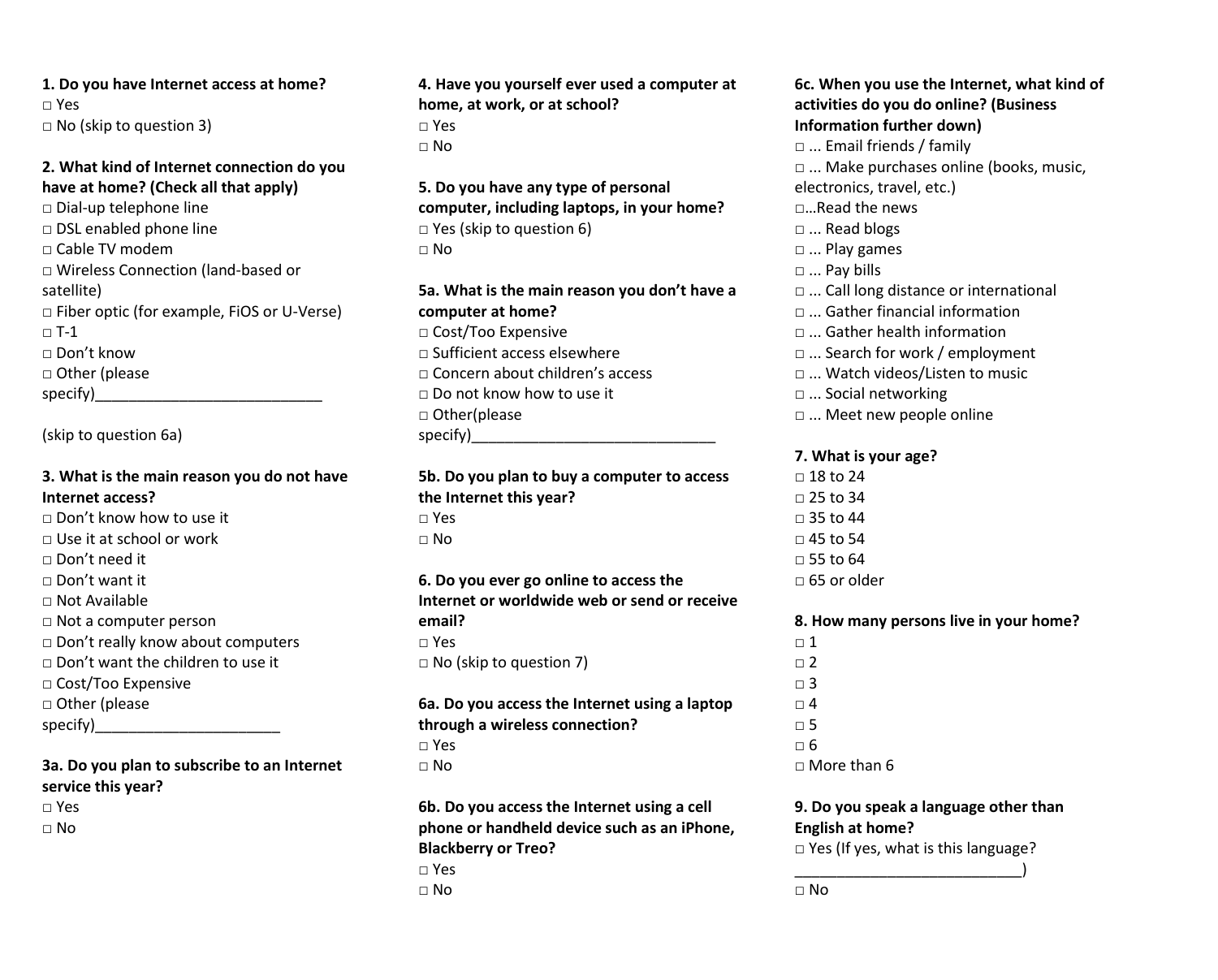**10. How well do you speak English?**  □ Very well □ Well  $\Box$  Not well □ Not at all

**11. Does any disability, handicap, or chronic disease keep you from participating fully in work, school, housework, or other activities?**  □ Yes □ No (skip to question 12)

#### **11a. Does your disability or illness make it difficult to use the Internet?**

□ Yes □ No (skip to question 11e)

# **11b. Do you or someone in your house use assistive technology to access computers and/or the Internet?**  □ Yes

□ No (skip to question 11d)

#### **11c. What type of assistive technology is used?**

□ Screen reader □ Voice Input □ Adapted keyboard □ Mouth stick □ Switch  $\square$  Head mouse/pointing device □ On–screen keyboard □ Screen enlarger/magnification software □ Other(please specify)

# **11d. What are the most common barriers you experience accessing content online?**  □ Color contrast is too low □ Text size is too small □ Non-text objects (images, sound, video) are included with no text alternative □ Videos are included with no captions □ Websites are not keyboard accessible □ Not enough time is provided to use and read content before content changes  $\Box$  Forms are difficult to fill out or form errors are difficult to correct  $\Box$  Writing is too difficult to understand □ Websites do not function with my assistive technology □ Websites have confusing layouts (please describe □ Other (please specify) \_\_\_\_\_\_\_\_\_\_\_\_\_\_\_\_\_\_)

# **11e. Please select all categories that your disability (ies) would fall under:**

□ Learning Disability □ Cognitive/Developmental Disability □ Wheelchair user □ Difficulty walking □ Difficulty with dexterity/hand use □ Totally blind □ Partially Sighted/Low vision □ Deaf/non ASL user □ Deaf/ASL User □ Hard of hearing  $\Box$  Communication – uses SGD device  $\Box$  Communication – does not use SGD device  $\square$  Difficulty speaking □ Chronic pain □ Chronic disease/illness □ Mental/emotional disability □ Other(please specify

**12. Are you a parent, stepparent, or legal guardian of any children 18 or under?**  □ Yes  $\Box$  No (skip to question 14)

**12a. Are any of your children in elementary school?**  □ Yes

 $\Box$  No

**12b. Do you ever visit the website of the child's elementary school?**  □ Yes

 $\Box$  No

**12c. Are any of your children in middle school?**  □ Yes □ No

**12d. Do you ever visit the website of the child's middle school?**  □ Yes

□ No

**12e. Are any of your children in high school?**  □ Yes  $\Box$  No

**12f. Do you ever visit the website of the child's high school?**  □ Yes  $\Box$  No

**12g. How often does your child use the Internet for classroom activities?**   $\Box$  1 to 2 times per week □ 3 to 4 times per week □ Everyday □ Never □ Don't Know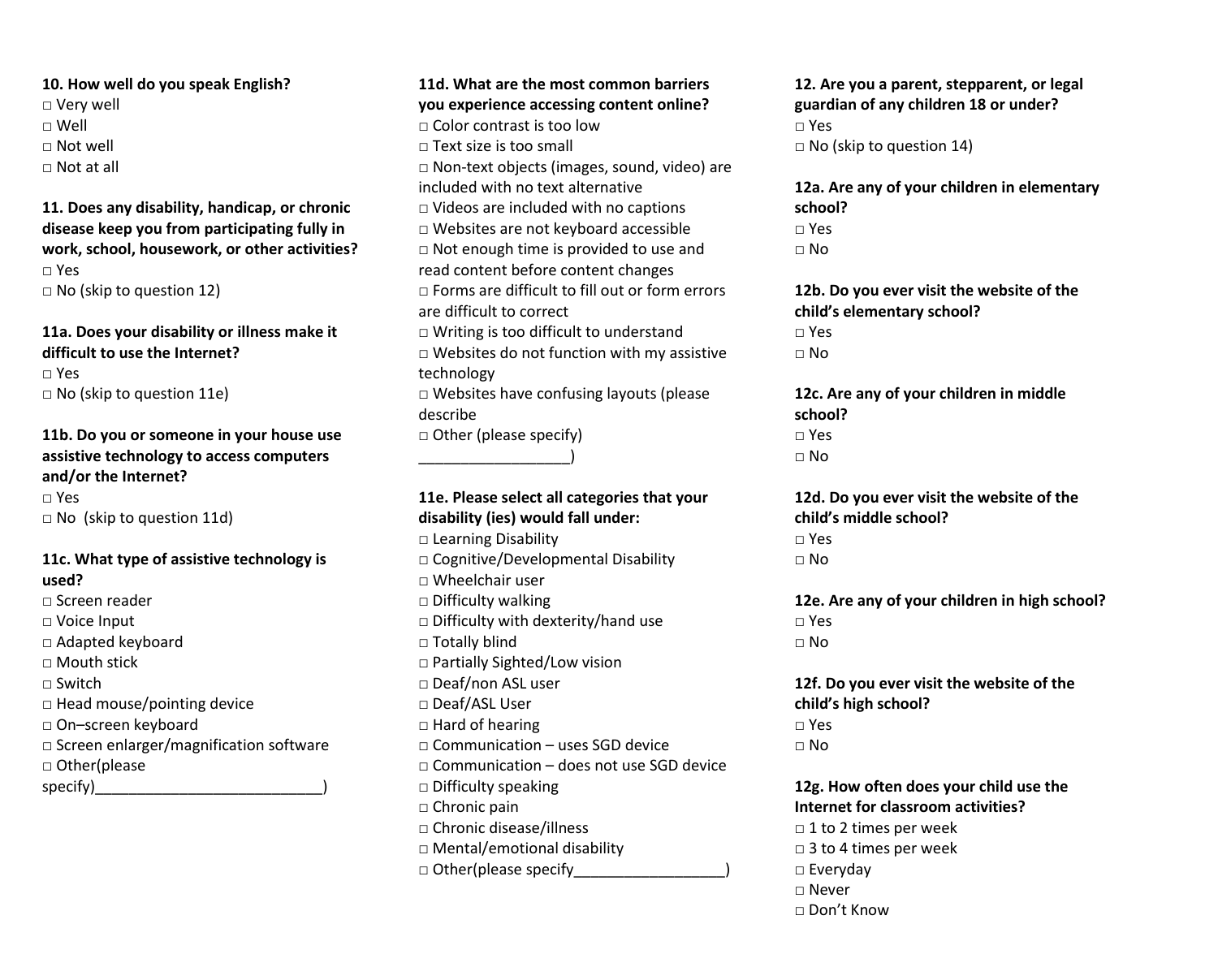**12h. How often is your child asked to use the Internet to complete a homework assignment?**  □ 1 to 2 times per week

□ 3 to 4 times per week

- □ Everyday
- □ Never
- □ Don't Know

#### **12i. Do your children have access to the Internet after-school outside of the home?**  □ Yes  $\Box$  No  $\Box$  Don't Know

## **12j. Do you feel comfortable using the computer to help your child with school work?**

```
□ Yes
```
 $\Box$  No

### **12k. Where do your children access the Internet after-school?**

 $\Box$  After-school program at their school □ Public library □ Community based organization/non-profit □ A relative, friend or neighbor's house □ Home □ Other (please specify)\_\_\_\_\_\_\_\_\_\_\_\_\_\_\_\_\_\_\_\_\_\_\_\_\_\_\_\_\_

#### **12l. What would help you learn how to use the Internet to help your children with school work?**

□ Trainings at my child's school

- □ Videos
- □ Weekend trainings
- □ Evening trainings
- □ Online training from home
- $\Box$  Other (please specify)

### **13. Where would you prefer to receive trainings on how to help your children with school work?**   $\Box$  Local adult school or community college □ At my child's school  $\Box$  Local church

□ Community-based organization/non-profit □ Not interested

 $\Box$  Other(please specify)

# **14. Do you own a business?**  □ Yes

□ No (skip to question 38)

### **15. Please provide your business' street address for geographical planning purposes only: Street Address**

**\_\_\_\_\_\_\_\_\_\_\_\_\_\_\_\_\_\_\_\_\_\_\_\_\_\_\_\_\_\_\_\_\_\_** 

#### **\_\_\_\_\_\_\_\_\_\_\_\_\_\_\_\_\_\_\_\_\_\_\_\_\_\_\_\_\_\_\_\_\_\_ Zip Code**

**16. How many employees work at this location?** □ None  $\Box$  1-4  $\Box$  5-9  $\Box$  10-19  $\Box$  20-49  $\Box$  50-99  $\Box$  100-249 □ 250 or more

#### **17. Which of the following best describes the type of business conducted at this location? Check one.**

□ Accounting/Architectural/Engineering □ Agricultural/Forestry/Mining □ Business and Personal Services □ Communication/Technology □ Contractor or Construction □ Education □ Finance/Insurance/Real Estate

□ Government  $\Box$  Healthcare □ Retail Trade □ Wholesale Trade □ Non-classified **\_\_\_\_\_\_\_\_\_\_\_\_\_\_\_\_\_**

# **18. What is this location's annual revenue/sales?**

□ Less than \$50k □ \$50k - \$500k □ \$501k+ - \$1 million □ Over \$1 million

# **19. How many computers at this location have Internet access?**

 $\Box$  None  $-1 - 5$  $\Box$  6 – 10  $\Box$  11 – 19  $\Box$  20 – 50  $-51 - 100$  $\Box$  Over 100

# **20. Are you using the Internet to support your business?**  □ yes □ No **(skip to question 32)**

#### **21. How does this location connect to the Internet?**

 $\Box$  Dial-up  $\Box$  DSL  $\Box$  Cabell modem  $\Box$  ISDN line □ Satellite or microwave  $\Box$  T1 line  $\square$  T3/DS3 line □ Broadband over Powerline □ Wireless (from service provider)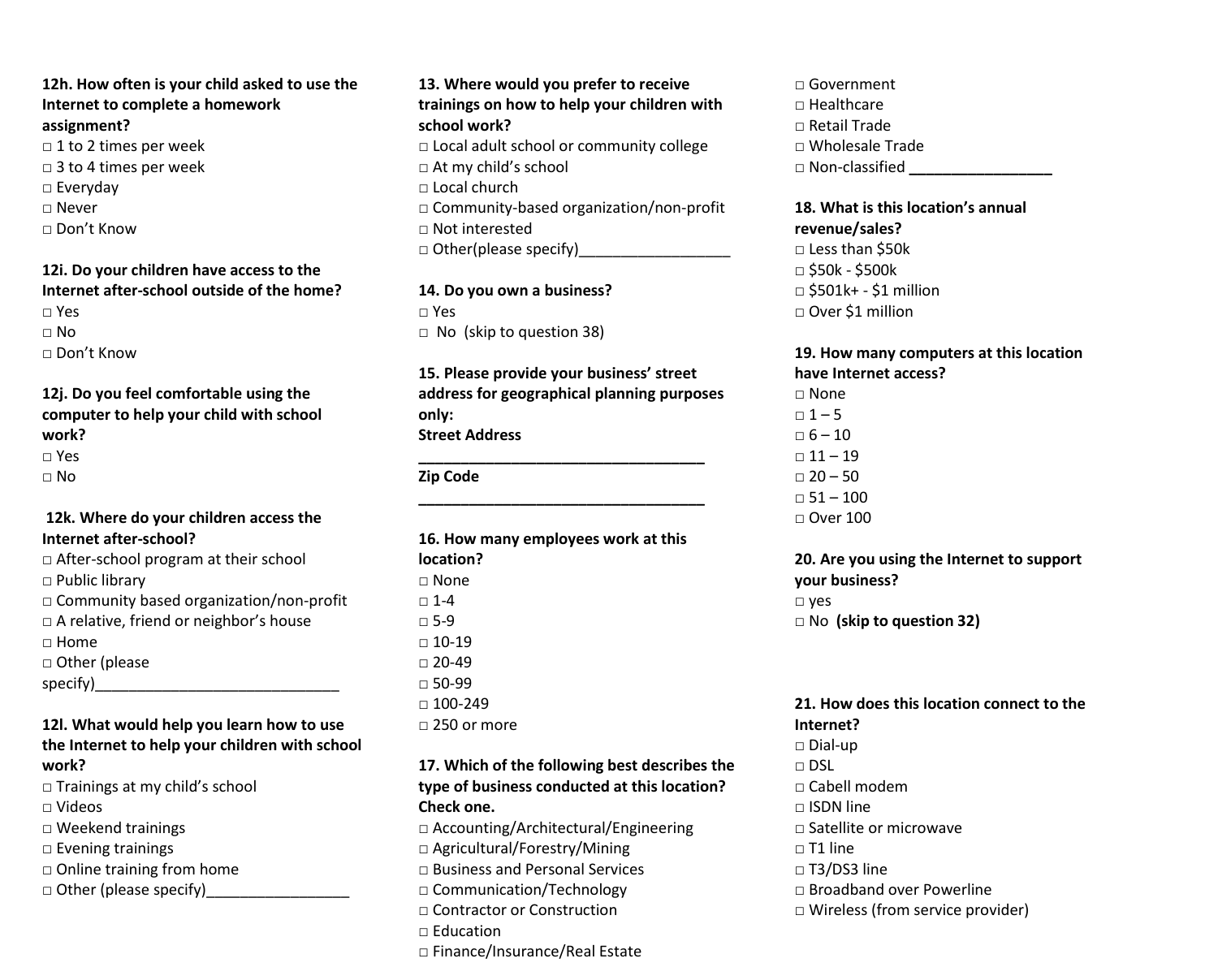**22. What is the name of the company that provides your business' Internet/bandwidth connection?**

**\_\_\_\_\_\_\_\_\_\_\_\_\_\_\_\_\_\_\_\_\_\_\_\_\_\_\_\_\_\_\_\_\_\_\_\_\_**

#### **□ Not Sure**

**23. To the best of your knowledge, how much are you currently paying per month for Internet access?** □ Under \$30  $\Box$  \$30 - \$50  $\Box$  \$50 - \$100  $\Box$  \$101 - \$300  $\Box$  \$301 - \$500 □ \$501 - \$1000  $\Box$  \$1000 - \$1500 □ Over \$1500 □ Don't know

#### **24. What is your current Internet bandwidth or connection speed?**

□ Less than 200K bps  $\Box$  200K bps to 512K bps  $\Box$  512+K bps to 1.5M bps □ 1.5M bsp to 3M bps □ 3+M bps to 5M bps  $\Box$  5+M bps to 10M bps □ Greater than 10M bps □ Not sure

### **25. How important is Internet/bandwidth access to your business?**

□ Very Important or Critical □ Somewhat Important □ Not Important

#### **26. Please rate your current Internet service on the following two items:**

**a) Speed of Connection (bandwidth)?**

- □ Adequate meets all our needs
- $\Box$  Inadequate does not meet our needs

**b) Service and support?** □ Adequate – meets our needs  $\Box$  Inadequate – does not meet our needs

#### **27. How would you describe your overall satisfaction with you current Internet**

**service?** □ Very satisfied □ Somewhat Satisfied □ Somewhat dissatisfied □ Very Dissatisfied

#### **28. What are your reasons for any dissatisfaction with your current Internet service?**

□ Price too high  $\Box$  Service is unreliable □ Lack of technical support □ Connection too slow/not enough bandwidth  $\Box$  Problems with Email □ Poor customer service

**29. If an affordable wireless high-speed Internet service were available to you, how likely would you be to utilize this access method for your business needs?** □ Very likely □ Somewhat likely □ Not likely

**30. For what purpose(s) does this business currently utilize an Internet connection? Check all that apply.** □ Advertising  $\Box$  Communication □ Customer service  $\sqcap$  F-mail □ Hosting your web site □ On-line sales □ Purchasing materials or services  $\Box$  Research □ Voice service

□ Distance Learning □ Telemedicine □ Training □ Transferring data files □ Accounting/Banking □ Video-conferencing  $\Box$  VPN connections

**31. If you sell services / products online, what percentage of your total sales are online sales?** 

a. \_\_\_\_\_\_\_

**32. If your business does not subscribe to an Internet service or a higher speed Internet service, why not?**  $\Box$  Not available □ Not reliable or secure

- $\Box$  Too expensive
- □ Not interested

**33. Please indicate the phone service(s) used at this location and your total monthly expenses for each:**

**a) Regular telephone service (wired):**  □ Yes  $\Box$  No □ Under \$100  $\Box$  \$100-\$300  $\Box$  More than \$300

**b) Cell phone service:** □ Yes  $\Box$  No □ Under \$100 □ \$100 - \$300 □ More than \$300